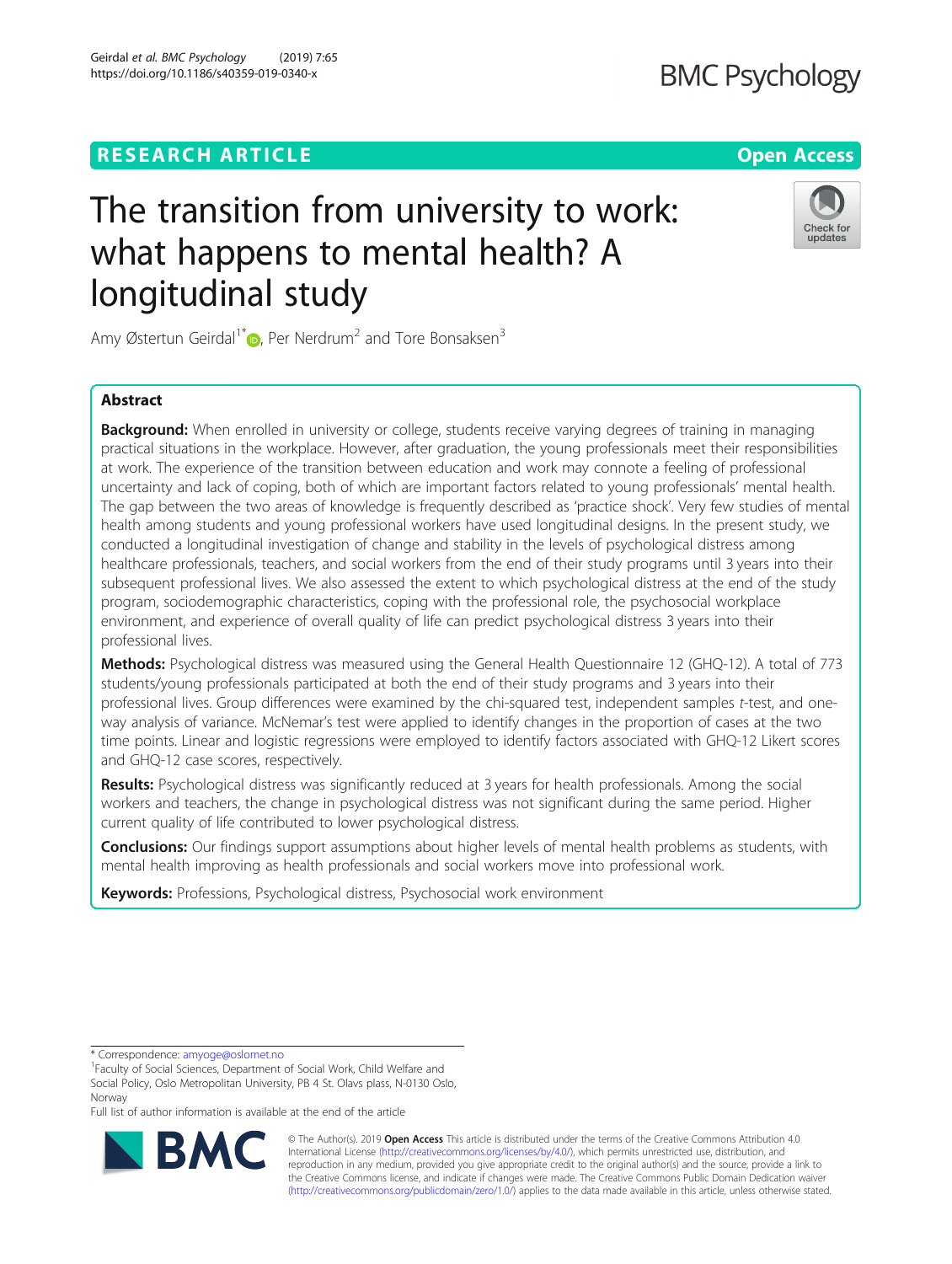#### Background

A person's time living as a student comprises some of the most important activities in their life. We study to acquire new knowledge, enter new roles, find close friends, and establish intimate relationships. Most of all, as students, we prepare for life as a professional worker. During the first years in work, we try to integrate and practice the skills in which we were trained during our education. From an educational perspective, this change in context may create a gap between the theoretical knowledge obtained at the university and the practical knowledge expected from young professionals in the workplace. Experiencing this transition may connote a feeling of professional uncertainty and lack of coping, both of which are important factors related to young professionals' mental health. This gap between the two areas of knowledge is frequently described as 'practice shock'  $[1-3]$  $[1-3]$  $[1-3]$  $[1-3]$  or 'transfer shock'  $[4]$  $[4]$ .

The World Health Organization (WHO) defines mental health as "a state of well-being in which every individual realizes his or her own potential, can cope with the normal stresses of life, can work productively and fruitfully and is able to make a contribution to her or his community" [[5\]](#page-8-0). According to the WHO, positive mental health is conceptualized as positive emotions, such as feelings of happiness, and personal factors, including psychological resources such as self-esteem and mastery [[6\]](#page-8-0). Ill mental health has a negative impact on an individual's quality of life and ability to function adequately [[5\]](#page-8-0). These three definitions describe mental health in students, as well as among professional workers, and are operationalized in several instruments with high reliability and validity, including the Beck Depression Inventory (BDI), General Health Questionnaire 12 (GHQ-12), and Hopkins Symptom Checklist 90 (HSCL-90) [\[7](#page-8-0)–[9](#page-8-0)].

Many studies of the mental health of students exist, and at least an equivalent number of studies have been concerned with mental health among persons in professional work. Almost all of these studies of mental health among students and professional workers have used a cross-sectional design.

Most studies of students claim that there is a clear tendency for higher education to be associated with deteriorations in students` mental health. The large American Freshman study [\[10](#page-8-0)] presented data from 153,015 students, including their self-rated emotional health. From 2009 to 2014, the proportion of students who "frequently" felt depressed increased from 6.1 to 9.5%. The annual student health report from the American College Health Association (ACHA) [\[11\]](#page-8-0) reported similar findings. From 2009 (30.7%) to 2015 (34.5%), approximately 90,000 students reported that they had "felt so depressed that it was difficult to function" at any time during the last year. Since 2015, roughly 45,000 Canadian students have participated in ACHA monitoring. Among the Canadian students, an even higher proportion (44%) reported the same level of depression at any time during the last year. Even if the methods of measurement were more or less the same, none of the cited studies have reported longitudinal data on the students' development over time.

Qualitative studies on students' mental health in the UK have found a similar tendency, as presented in a report from the Royal College of Psychiatrists [[12](#page-8-0)]. They stated that students in higher education exhibit increased symptoms of mental illness. The UK reports of increased mental illness among students may be a consequence of narrowing the treatment services on campus [[13\]](#page-8-0). Rickinson and Turner [[14\]](#page-8-0) stated that in trying to understand this increase, it is important to bear in mind that "people are integral to the system in which they function". The UK studies have been criticized for their lack of hard data [[13](#page-8-0)].

The 2010 and 2014 Norwegian studies of student's health and thriving (SHoT) also reported increased mental health problems among students [[15](#page-8-0)]. Measured using the Hopkins Symptom Checklist-90 (HSCL-90), 19% of the students ( $N = 13,663$ ) reported serious mental health strain in 2014, which was almost twice the proportion among non-students within the same age group. Women had the largest increase in reporting serious mental health problems, from 16% in 2010 to 25% in 2014, compared to 9 and 12%, respectively, for men. Both studies were cross-sectional.

Many researchers have criticized the findings of decreased mental health and questioned whether this trend is specific for students, and the most well-founded critique came from Hunt and Eisenberg  $[16]$  $[16]$ . In a review, they posed the question, "Are mental health problems increasing among college students?" They examined 10 studies in which mental health data from students were compared with findings in the general population and found that both the level and increase in mental health problems in students are similar to those of same–aged non-students. Zivin et al. [[17](#page-8-0)] followed 763 students from 2005 to 2007 and found that the students scored about the same in 2007 as they did 2 years earlier. Approximately 35% were assessed to have a mental health problem. With regard to mental health among persons in professional work, at least an equivalent number of cross-sectional studies have been conducted.

Lelliott et al. [\[18\]](#page-8-0) suggested that one-sixth of the working-age population suffers from conditions such as depression and anxiety, and another one-sixth suffers from burdens associated with mental health problems, such as worry, sleep problems, and fatigue. In most developed countries, mental illness is now considered the most important cause of absence due to illness, and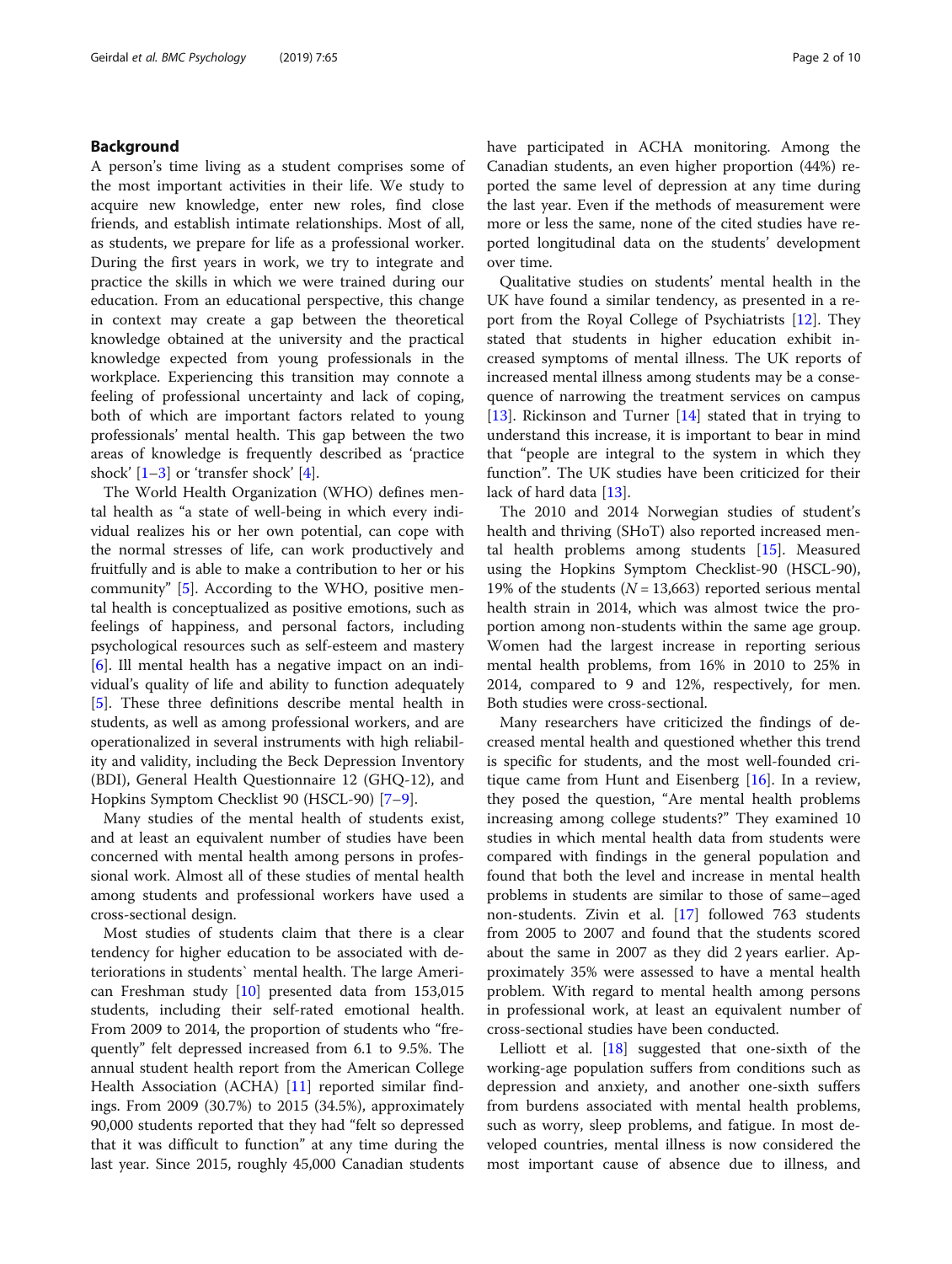economic analyses have shown that mental health problems represent large costs to society [[19\]](#page-8-0). In Norway, mental health researchers have estimated that the direct costs of treatment and indirect costs related to early death and retirement from work are roughly 70 billion Norwegian kroner (7 billion Euro) each year [\[20\]](#page-8-0). This estimate includes individuals over 16 years of age. In a report from the Norwegian National Institute of Occupational Health (STAMI), empirical mental health data on sub-groups of professionals (health workers, teachers, and social workers) showed that nurses had the highest proportion (21%) of individuals with mental health burden, indicating the need for health care, and teachers came second  $(11%)$  [\[21](#page-8-0)]. In contrast, a study from our own research group showed a higher mental health burden among teachers (22%) than nurses (15%) 3 years after graduation [\[22\]](#page-8-0). However, an important finding was that mental health is better 3 years after graduation, regardless of profession [\[22](#page-8-0)–[24\]](#page-8-0).

In a review of the evidence-based literature on developing a mentally healthy workplace, Harvey et al. [[25](#page-8-0)] described five general factors that contribute to this. The first, the design of the job, is based in part on Karasek's job demand and control (JDC) model  $[26]$  $[26]$ , including demands, control, resources provided, work engagement, and potential for trauma. The second factor is the team/ group, including support from colleagues and managers, the quality of interpersonal relationships, effective leadership, and availability of manager training. The third is organizational factors, such as support from the organization, recognizing work, justice, a safe and positive climate in the organization, and the physical environment. The fourth factor is home/work conflict, which is the degree to which conflicting demands from home interfere with work. Finally, the fifth factor consists of individual biopsychosocial factors: genetics, personality, physical and mental health history, and coping style.

While enrolled in university or college, students receive varying degrees of training to manage practical situations in the workplace. However, after graduation, the young professionals meet their responsibilities at work. Very few studies of mental health among students and young professional workers have used longitudinal designs.

The aims of the present study were to investigate change and stability in the levels of psychological distress among healthcare professionals, teachers, and social workers from the end of their study programs until 3 years into their subsequent professional lives and to assess the extent to which psychological distress at the end of the study program, sociodemographic characteristics (age, gender, and civil status), coping with the professional role, the psychosocial workplace environment, and experience of overall quality of life can predict psychological distress 3 years into their professional lives.

#### **Methods**

#### Design and data collection

We employed a prospective longitudinal design, examining changes from the end of the students' study program until 3 years into their professional lives. The data were part of StudData [\[27\]](#page-9-0) and collected by self-reporting questionnaires from two panels of students (total  $n =$ 773) in healthcare ( $n = 357, 46.2\%$ ), education ( $n = 228$ , 29.5%), and social work  $(n = 188, 24.3)$ . The same people were followed as young professionals 3 years later. All 773 participants had valid scores on all variables at both time points. The participants were recruited from six different Norwegian higher education institutions, with the majority ( $n = 434, 56.1\%$ ) recruited from Oslo.

#### Measures

#### General health questionnaire 12

The GHQ-12 is a widely used self-report instrument for measuring psychological distress and for screening nonpsychotic mental disorders [\[8](#page-8-0), [28\]](#page-9-0). The GHQ-12 has been validated in a large number of studies of the general adult population, clinical populations, and occupational populations, as well as populations of students and young professionals [\[7](#page-8-0), [8,](#page-8-0) [29](#page-9-0)–[31](#page-9-0)]. The 12-item version was chosen for the present study and applied as both an independent variable at the end of the study and a dependent variable 3 years after study completion.

Six items on the GHQ-12 are framed positively (e.g., 'able to enjoy day-to-day activities') and six are framed negatively (e.g., 'felt constantly under strain'). For each item, the person is asked to indicate whether he or she has experienced the problem during the last 2 weeks using four response categories: 'less than usual', 'as usual', 'more than usual', or 'much more than usual'. The GHQ-12 is constructed as a state-measure that is sensitive to changes in mental distress. It is based on a one-dimensional model that assumes that all psychiatric disorders share a common factor. Degree of severity can then be placed on one axis. This one-dimensional model is reflected in the application of a Likert system with scores of 0, 1, 2, or 3. The score range is 0–36, with higher scores indicating more psychological distress and lower scores indicating positive mental health.

A second scoring system, the GHQ-12 case score, is based on a clinical theory assuming that one can identify a clinically meaningful threshold in the dimension of distress as measured by the GHQ-12 [[32](#page-9-0)]. The threshold constitutes the cut-off point at which a clinically significant disorder (case) is reflected in the participant's score. When using GHQ-12 as a screening instrument, categorical scoring of 0, 0, 1, 1 is employed, resulting in a scoring range of 0–12. Like most GHQ-12 studies that measure mental health problems, we have applied the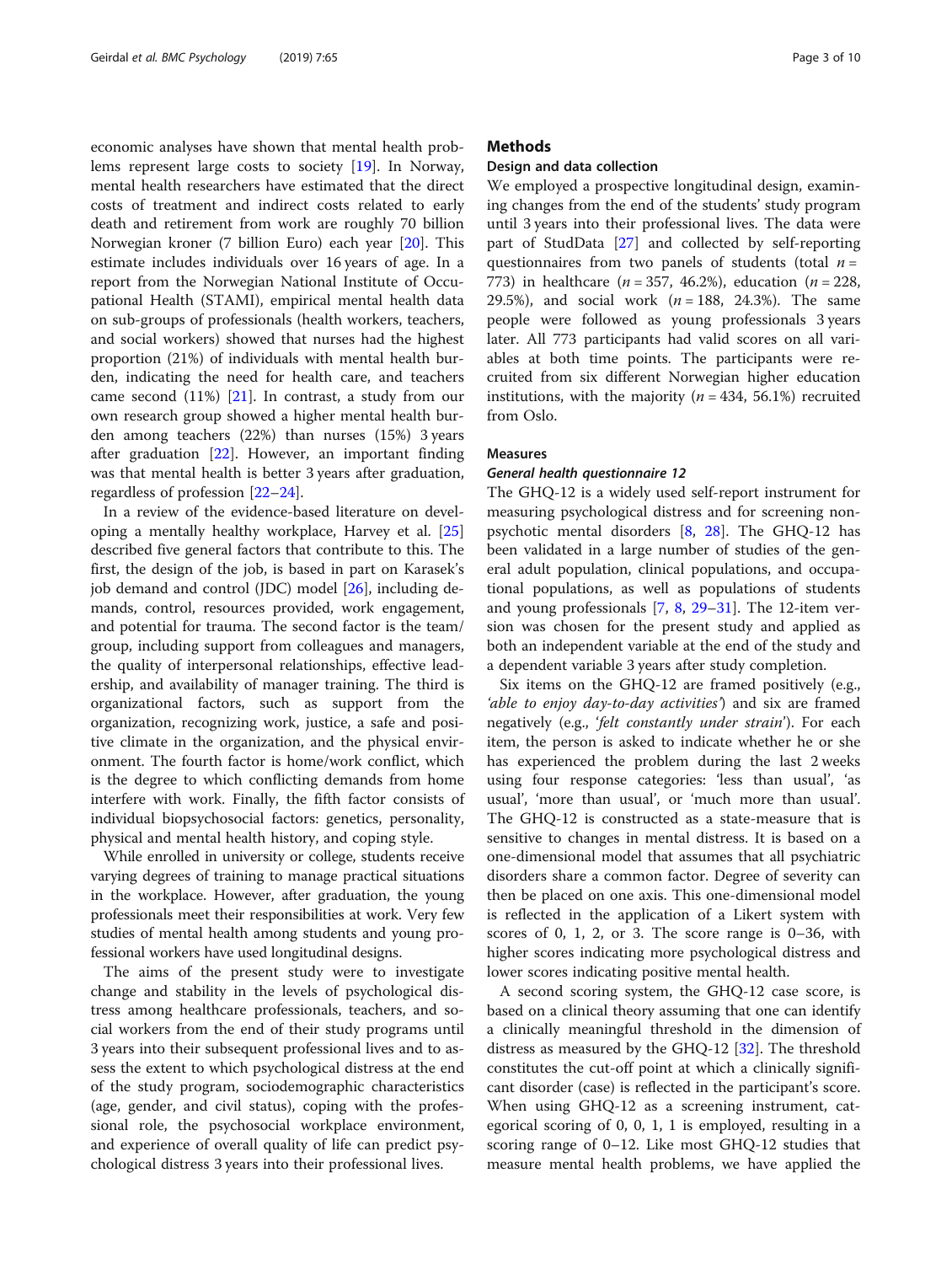4+ threshold. Studies of the validity of the 4+ threshold have been found to have a sensitivity of 84.6, specificity of 89.3, and ROC curve of 0.95 [[33\]](#page-9-0). Goldberg et al. [[32](#page-9-0)] recommended applying the GHQ-12 case scoring system to detect cases in both clinical work and research. The WHO concept of ill mental health, described as the presence of a negative impact on the individual's quality of life and ability to function adequately, is a more general description of the GHQ-12 case level in principle [[5\]](#page-8-0). We applied both scoring systems.

### Global quality of life

One item was used, "How satisfying is your life for the time being?" The item was scored from 0 (not satisfying at all) to 5 (very much satisfying). This single item has been found to be a valid measure of quality of life in a sample of 5000 therapists [\[34](#page-9-0)].

#### Professional role

Orlinsky et al. [[34\]](#page-9-0) designed three questions by which to assess a person's feelings related to his or her professional role (translated from Norwegian to English by the authors): "How confident are you in your professional role?" (confidence); "How good is your theoretical understanding?" (theoretical understanding); and "How well do you master the methodical aspects of the work?" (methodical aspects). All items are scored from 1 (not at all) to 5 (extremely).

#### Job demand, control, and support

Karasek's JDC model has been theoretically and empirically important for identifying factors contributing to healthy and unhealthy workplaces [[25](#page-8-0), [26](#page-9-0), [35\]](#page-9-0). Experiencing work with a high demand factor (e.g., " $My$  job requires working very fast") combined with a low control factor (e.g., "On my job, I am given a lot of (very little) freedom to decide how I do my work") has been shown in many studies to be associated with high psychological distress [\[36](#page-9-0)]. The original model has been expanded to include a support factor (JDCS) [[37](#page-9-0)], predicting that jobs with a high support factor (e.g., "People I work with take a personal interest in me" and "People I work with are helpful in getting the job done") contribute to decreased psychological distress. We applied the 18-item version of Karasek's Job Content Questionnaire (JCQ) [\[37](#page-9-0), [38\]](#page-9-0) to measure psychosocial work conditions at the young professionals' workplaces, including control, demand, and co-worker social support. All of the items of the JCQ have four response categories, and higher scores indicate higher levels of the measured construct.

#### Sociodemographic variables

The three largest professional groups educated in Norwegian universities or university colleges are healthcare workers (including all health education), teachers (including all teaching education), and social workers (including all social work education). Thus, the relevant study programs were merged into larger groups and classified as healthcare, teacher, or social work. The participant's age in years (continuous variable), gender (female = 1, male = 2), and civil status (not married/no partner = 1, married/partner = 2) were requested in the questionnaire used at the end of the study program.

#### Statistical analysis

All data were entered into the computer program IBM SPSS [\[39](#page-9-0)]. Descriptive analyses were performed on all variables using means and standard deviations (SDs), or frequencies and percentages as appropriate. Group differences (between panels and professional groups) were examined with the chi-squared test, independent samples t-test, and one-way analysis of variance (ANOVA). In the whole sample and within each of the professional groups, McNemar's test for categorical variables and paired samples t-test were used to identify changes in psychological distress from the end of the study program until 3 years later.

Multivariate linear regression analyses were used to examine individual predictors of psychological distress at the 3-year follow-up. These analyses were performed for all of the professional groups combined and for each of the professional groups separately. The GHQ-12 Likert score at the 3-year follow-up was treated as the dependent variable. Independent variables were entered into the regression model in five steps: 1) psychological distress (GHQ-12 Likert score) at the end of the study program, 2) sociodemographic variables (age, gender, civil status), 3) professional role variables (confidence, theoretical understanding, and methodological aspects), 4) psychosocial workplace environment (demand, control, and support), and 5) global quality of life. Effect sizes (ESs) were calculated by Morris' [\[40\]](#page-9-0) formula:  $σD =$ σ·2·1-ρ.

Multivariate logistic regression analyses were used to identify factors associated with having psychological distress at case level (i.e., case score  $\geq$  4). The analyses were performed for all of the professional groups combined and for each of the professional groups separately. The GHQ-12 case score at the 3-year follow-up was used as the outcome  $(case = 1, non-case = 0)$ . Independent variables were entered in the same order as in the linear regression analyses, but all in one step: psychological distress (GHQ-12 Likert score) at the end of the study program, age, gender, civil status, confidence, theoretical understanding, methodical aspects, demand, control, support, and global quality of life. ESs were calculated as odds ratios (ORs). For all analyses, the level of significance was set at  $p < 0.05$ .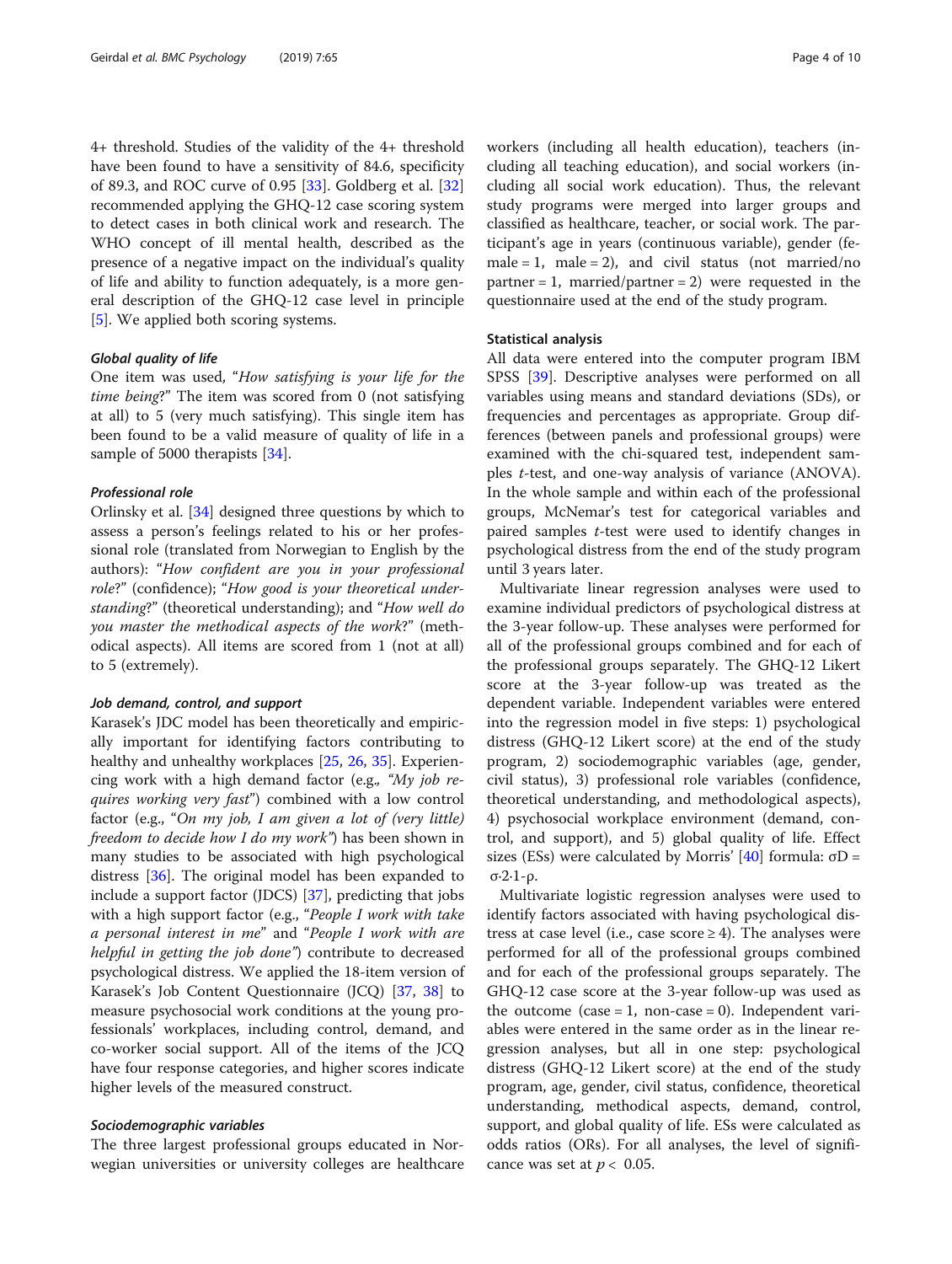#### Results

At the completion of their study program, the mean age of the students was  $24.8$  years  $(SD = 6.5$  years), 656 (84.9%) were women, and 518 (67.0%) lived with a spouse or partner. Table 1 shows the proportion of GHQ-12 case scores at the two time points in the total sample and in the professional subgroups. In the total sample, 195 participants (25.2%) belonged to the case group at the end of the study program. The proportion with case-level psychological distress was significantly reduced 3 years later ( $n = 134, 17.3\%$ ,  $p < 0.001$ ). Among the healthcare professionals, 94 participants (26.3%) qualified as belonging to the case group at the end of the study program. However, 3 years later the proportion with case-level psychological distress was significantly reduced ( $n = 54$ , 15.1%,  $p < 0.001$ ). We found the same tendency in the social worker group, in which participants with case-level psychological distress decreased from 49 (26.1%) to 32 (17%,  $p = 0.03$ ) during the 3-year period. The reduction in the proportion of teachers with case-level psychological distress, however, was not significant ( $p = 0.70$ ).

The changes in GHQ-12 Likert scores for the whole sample and three professional groups are shown in Table [2.](#page-5-0) In the whole sample, the GHQ-12 Likert scores decreased significantly, though with a small ES, during the 3-year period  $(d = 0.14, p < 0.001)$ . In the groupspecific analyses, a small yet significant decrease in the GHQ-12 Likert scores was also found for healthcare professionals  $(d = 0.22, p < 0.001)$ . The decreases in GHQ-12 Likert scores for the teachers and social workers were not significant.

#### Factors associated with psychological distress

The results of the linear regression analyses are given in Table [3.](#page-5-0) In the total sample, more psychological distress 3 years after study completion was associated with higher psychological distress at the end of the study program ( $\beta$  = 0.15,  $p < 0.001$ ), higher levels of job demand  $(\beta = 0.14, p < 0.001)$ , and lower global quality of life ( $\beta =$  $-0.46$ ,  $p < 0.001$ ). The full regression model was significant  $(F = 30.4, p < 0.001)$  and explained 30.5% of the

Table 1 Proportions of participants with GHQ-12 case scores above the cut-off (GHQ-12 case score  $\geq$  4) from the end of the study program until 3 years into their professional work lives

| Groups                       | n | End of study program 3-year follow-up Test |            |         |  |
|------------------------------|---|--------------------------------------------|------------|---------|--|
|                              |   | n(%)                                       | n (%)      | McNemar |  |
| Total sample                 |   | 773 195 (25.2)                             | 134 (17.3) | < 0.001 |  |
| Healthcare                   |   | 357 94 (26.3)                              | 54 (15.1)  | < 0.001 |  |
| Teachers                     |   | 228 52 (22.8)                              | 48 (21.1)  | 0.70    |  |
| Social workers 188 49 (26.1) |   |                                            | 32 (17.0)  | 0.03    |  |

variance in psychological distress 3 years into the participants' professional work lives.

Among the healthcare professionals, more psychological distress 3 years after study completion was associated with higher psychological distress at the end of the study program ( $\beta$  = 0.18,  $p$  < 0.001), higher age ( $\beta$  = 0.10,  $p < 0.05$ ), higher professional role confidence ( $\beta = 0.19$ ,  $p < 0.05$ ), higher levels of job demand ( $\beta = 0.12$ ,  $p < 0.05$ ), lower levels of job support ( $\beta$  = -0.18, p < 0.05), and lower global quality of life ( $\beta$  = -0.45, p < 0.001). The full regression model was significant  $(p < 0.001)$  and explained 33.9% of the variance in psychological distress 3 years into the healthcare professionals' work lives.

Among the teachers, more psychological distress 3 years after study completion was associated with higher psychological distress at the end of the study program ( $\beta$  = 0.18,  $p$  < 0.001), lower levels of job control ( $\beta$  = -0.14,  $p < 0.05$ ), higher levels of job support ( $\beta = 0.21$ ,  $p < 0.05$ ), and lower global quality of life ( $\beta$  = -0.48, p < 0.001). The full regression model was significant  $(p < 0.001)$  and explained 35.6% of the variance in psychological distress 3 years into the teachers' work lives.

Among the social workers, more psychological distress 3 years after study completion was associated with higher scores on coping with methodical aspects ( $\beta$  = 0.25, p < 0.05), higher levels of job demand ( $\beta$  = 0.18,  $p$  < 0.01), and lower global quality of life ( $\beta$  = -0.45,  $p$  < 0.001). The full regression model was significant ( $p < 0.001$ ) and explained 30.2% of the variance in psychological distress 3 years into the social workers' professional lives. All linear regression analyses had acceptable levels of the Durbin-Watson coefficient.

#### Factors associated with GHQ-12 case-level score

The results of the logistic regression analyses are given in Table [4.](#page-6-0) In the total sample, a higher GHQ-12 Likert score at the end of the study program, experiencing higher levels of job demand, and lower global quality of life increased the risk of having a case-level score indicating psychological distress at the 3-year follow-up. In the healthcare group, a higher GHQ-12 Likert score at the end of the study program, higher age, and lower global quality of life increased the risk of having a case-level score. Among the teachers and social workers, lower global quality of life increased the risk of having a case-level score.

#### **Discussion**

The main result of this longitudinal study was that psychological distress decreased from the end of the study programs until 3 years into the participants' subsequent professional lives. Thus, our findings indirectly support the assumptions about higher levels of mental problems among students. Factors important for reduced psychological distress differed between the groups, but one factor, the current experience of quality of life, contributed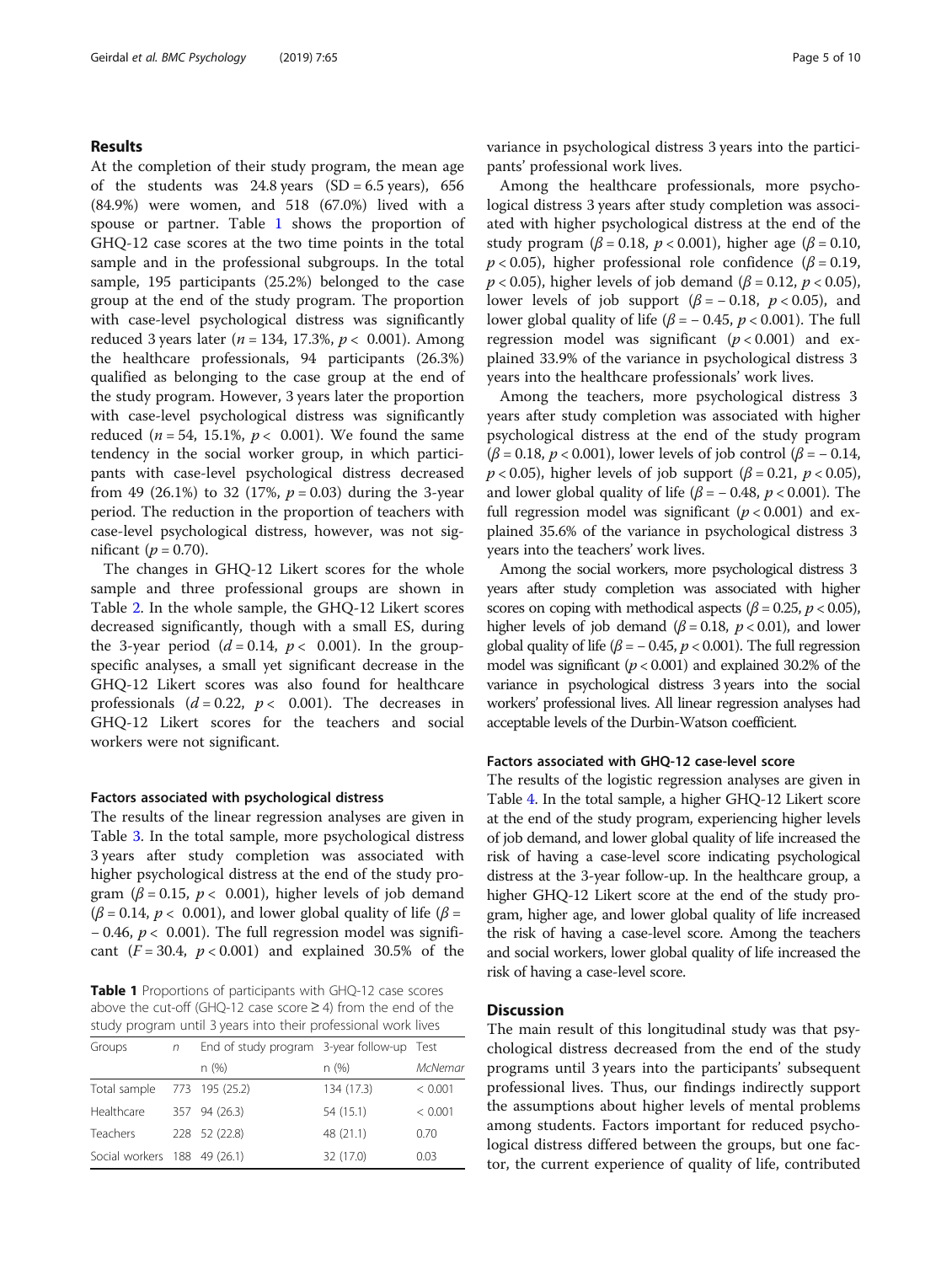| Groups         | n   | End of study program | 3-year follow-up | Test    | ES   |  |
|----------------|-----|----------------------|------------------|---------|------|--|
|                |     | M(SD)                | M(SD)            |         |      |  |
| Total sample   | 773 | 11.7(5.3)            | 10.8(4.7)        | < 0.001 | 0.14 |  |
| Healthcare     | 357 | 11.9(5.4)            | 10.5(4.4)        | < 0.001 | 0.22 |  |
| Teachers       | 228 | 11.3(5.0)            | 11.1(5.2)        | 0.56    | 0.03 |  |
| Social workers | 188 | 11.7(5.2)            | 10.9(4.6)        | 0.08    | 0.12 |  |

<span id="page-5-0"></span>Table 2 Changes in the participants' psychological distress (GHQ-12 Likert scores) from the end of the study program until 3 years into their professional work lives

Effect sizes (ESs) are calculated by Morris' (2008) formula: σD = σ·2·1-ρ, see [http://www.psychometrica.de/effect\\_size.html](http://www.psychometrica.de/effect_size.html)

to lower psychological distress with a moderate to large ES in all analyses.

The findings in this study are in line with previous studies showing that the transition from study to work is associated with better mental health in most student groups, independent of profession and gender [\[22,](#page-8-0) [24](#page-8-0)]. They are also in line with Harvey et al.'s review of the evidence-based literature suggesting mentally healthy workplaces [\[25](#page-8-0)]. However, we were interested in gaining a better understanding of the known tendency for

Table 3 Factors associated with the participants' psychological distress (GHQ Likert scores) 3 years into their professional work lives

| Independent variables         | Total sample<br>$(n = 773)$ | Healthcare<br>$(n = 357)$ | Teachers<br>$(n = 228)$ | Social workers<br>$(n = 188)$ |
|-------------------------------|-----------------------------|---------------------------|-------------------------|-------------------------------|
| Prior psychological distress  |                             |                           |                         |                               |
| GHQ Likert score as student   | $0.15***$                   | $0.18***$                 | $0.18***$               | 0.08                          |
| Explained variance            | $6.2\%$ ***                 | 8.1% ***                  | 8.9% ***                | 1.8%                          |
| Sociodemographics             |                             |                           |                         |                               |
| Age                           | 0.03                        | $0.10*$                   | $-0.05$                 | $-0.01$                       |
| Gender                        | $-0.06$                     | $-0.08$                   | $-0.05$                 | $-0.09$                       |
| Civil status                  | 0.02                        | 0.06                      | $-0.03$                 | $-0.01$                       |
| $R^2$ change                  | 0.7%                        | 1.8%                      | 0.8%                    | 1.7%                          |
| Explained variance            | 6.9% ***                    | 9.9% ***                  | 9.7% ***                | 3.5%                          |
| Professional role             |                             |                           |                         |                               |
| Confidence                    | 0.00                        | $0.19*$                   | $-0.04$                 | $-0.17$                       |
| Theoretical understanding     | $-0.04$                     | $-0.01$                   | $-0.16$                 | 0.04                          |
| Methodical aspects            | 0.08                        | 0.02                      | $-0.02$                 | $0.25*$                       |
| $R^2$ change                  | 0.2%                        | 1.2%                      | 0.1%                    | 2.5%                          |
| Explained variance            | 7.1% ***                    | $11.1\%$ ***              | 9.8% **                 | 6.0%                          |
| Psychosocial work environment |                             |                           |                         |                               |
| Demand                        | $0.14***$                   | $0.12*$                   | 0.11                    | $0.18***$                     |
| Control                       | $-0.02$                     | 0.06                      | $-0.14*$                | 0.03                          |
| Support                       | $-0.01$                     | $-0.18*$                  | $0.21*$                 | $-0.03$                       |
| $R^2$ change                  | 4.6% ***                    | 5.2% ***                  | $6.7\%$ **              | 5.7% *                        |
| Explained variance            | 11.7% ***                   | 16.3% ***                 | 16.4% ***               | 11.7% *                       |
| Quality of life               |                             |                           |                         |                               |
| Global quality of life        | $-0.46$ ***                 | $-0.45***$                | $-0.48***$              | $-0.45$ ***                   |
| $R^2$ change                  | 18.8% ***                   | 17.6% ***                 | 19.2% ***               | 18.5% ***                     |
| Explained variance            | 30.5% ***                   | 33.9% ***                 | 35.6% ***               | 30.2% ***                     |
| Durbin-Watson                 | 1.98                        | 1.96                      | 2.10                    | 1.88                          |

Effect sizes are standardized β weights. General Health Questionnaire (GHQ-12 Likert) is scored 0–36 with higher scores indicating more psychological distress; female = 1, male = 2; not married/partner = 1, married/partner = 2 (civil status); professional role variables are scored from 1 (not at all) to 5 (extremely); psychosocial work environment variables are scored as higher scores indicating higher levels of job demand, personal control, and experienced support; global quality of life is scored as higher scores indicating higher quality of life

\*\*\* $p < 0.001$ , \*\* $p < 0.01$ , \* $p < 0.05$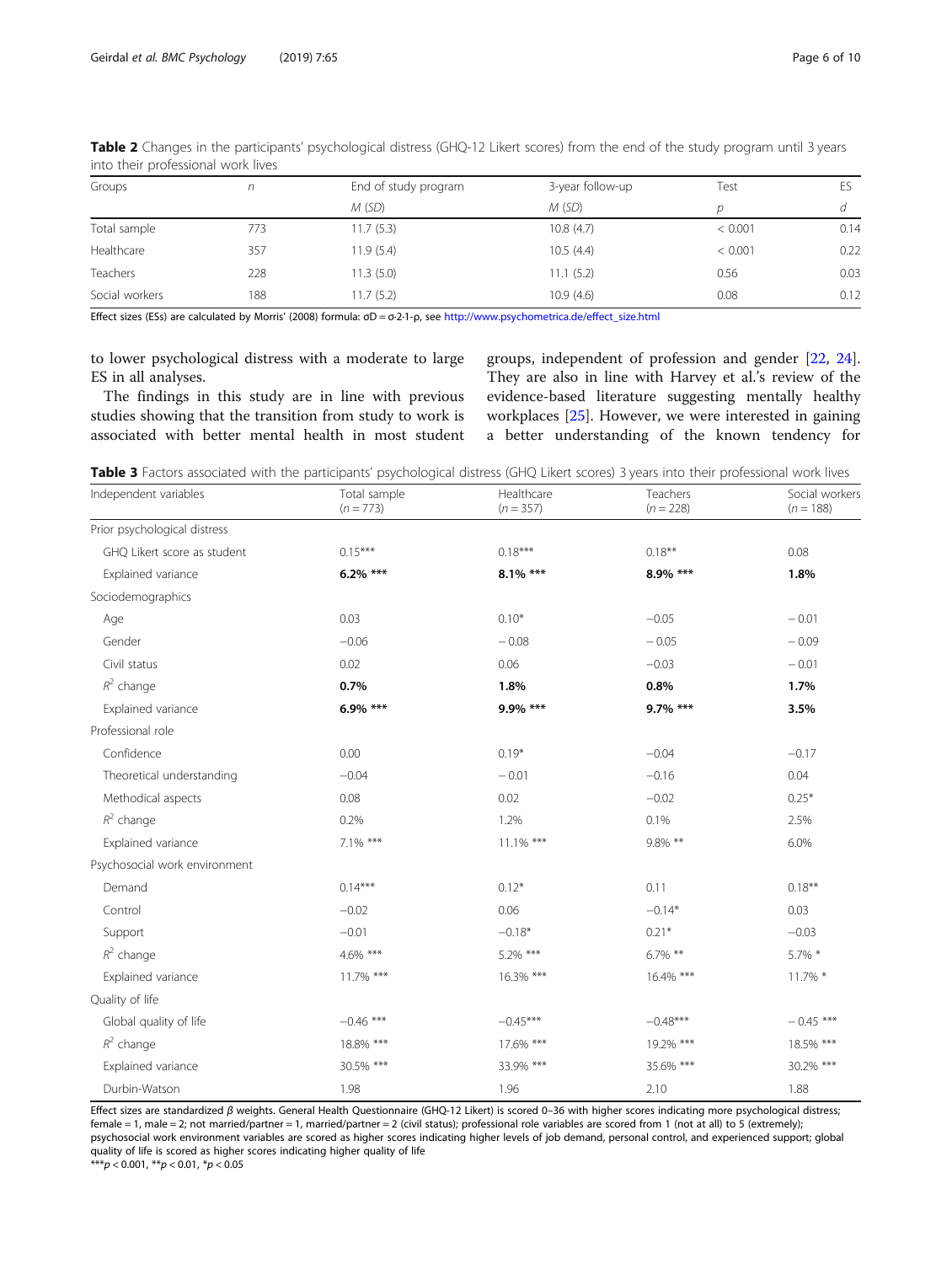<span id="page-6-0"></span>

| Table 4 Factors associated with GHQ-12 case-level psychological distress 3 years into the students' professional work lives |  |
|-----------------------------------------------------------------------------------------------------------------------------|--|
|-----------------------------------------------------------------------------------------------------------------------------|--|

|                                | Total sample<br>$(n = 773)$ |               | Healthcare<br>$(n = 357)$ |               | Teachers<br>$(n = 228)$ |               | Social workers<br>$(n = 188)$ |               |
|--------------------------------|-----------------------------|---------------|---------------------------|---------------|-------------------------|---------------|-------------------------------|---------------|
|                                | <b>OR</b>                   | 95% CI        | <b>OR</b>                 | 95% CI        | OR                      | 95% CI        | <b>OR</b>                     | 95% CI        |
| Independent variables          |                             |               |                           |               |                         |               |                               |               |
| GHQ-12 Likert score as student | $1.06***$                   | $1.02 - 1.10$ | $1.12***$                 | $1.05 - 1.19$ | 1.03                    | $0.95 - 1.11$ | 1.04                          | $0.96 - 1.14$ |
| Age                            | 1.01                        | $0.98 - 1.05$ | $1.06*$                   | $1.00 - 1.12$ | 0.96                    | $0.90 - 1.02$ | 1.03                          | $0.97 - 1.09$ |
| Gender                         | 0.72                        | $0.37 - 1.38$ | 0.36                      | $0.10 - 1.34$ | 1.20                    | $0.47 - 3.08$ | 0.21                          | $0.02 - 1.82$ |
| Civil status                   | 0.93                        | $0.59 - 1.47$ | 1.33                      | $0.61 - 2.90$ | 0.54                    | $0.24 - 1.20$ | 1.03                          | $0.40 - 2.66$ |
| Confidence                     | 1.14                        | $0.82 - 1.57$ | 1.63                      | $0.89 - 2.96$ | 0.89                    | $0.51 - 1.57$ | 1.05                          | $0.58 - 1.88$ |
| Theoretical understanding      | 0.79                        | $0.54 - 1.14$ | 0.85                      | $0.45 - 1.60$ | 0.83                    | $0.40 - 1.70$ | 0.88                          | $0.44 - 1.75$ |
| Methodical aspects             | 1.23                        | $0.86 - 1.76$ | 1.33                      | $0.70 - 2.53$ | 0.75                    | $0.40 - 1.43$ | 1.43                          | $0.70 - 2.93$ |
| Demand                         | $1.13***$                   | $1.04 - 1.22$ | 1.13                      | $0.99 - 1.29$ | 1.10                    | $0.92 - 1.31$ | 1.10                          | $0.94 - 1.29$ |
| Control                        | 1.02                        | $0.95 - 1.09$ | 1.11                      | $0.99 - 1.25$ | 0.96                    | $0.84 - 1.09$ | 1.01                          | $0.87 - 1.16$ |
| Support                        | 0.98                        | $0.94 - 1.03$ | 0.93                      | $0.85 - 1.01$ | 1.05                    | $0.97 - 1.14$ | 0.94                          | $0.87 - 1.03$ |
| Global quality of life         | $0.34***$                   | $0.27 - 0.44$ | $0.29***$                 | $0.20 - 0.43$ | $0.24***$               | $0.14 - 0.41$ | $0.42***$                     | $0.27 - 0.65$ |
| Adjusted model parameters      |                             |               |                           |               |                         |               |                               |               |
| Model $x^2$                    | 150.62***                   |               | 87.81***                  |               | 57.88***                |               | 34.69***                      |               |
| Nagelkerke $R^2$               | 0.29                        |               | 0.38                      |               | 0.35                    |               | 0.28                          |               |
| Cox & Snell $R^2$              | 0.18                        |               | 0.22                      |               | 0.22                    |               | 0.17                          |               |
| Hosmer-Lemeshow $x^2$          | 7.71                        |               | 7.22                      |               | 6.35                    |               | 6.40                          |               |

Effect sizes are standardized β weights. General Health Likert Questionnaire (GHQ-12) is scored 0–36, with higher scores indicating more psychological distress; female = 1, male = 2; not married/partner = 1, married/partner = 2 (civil status); professional role variables are scored from 1 (not at all) to 5 (extremely); psychosocial work environment variables are scored as higher scores indicating higher levels of job demand, personal control, and experienced support; global quality of life is scored as higher scores indicating higher quality of life

\*\*\*p < 0.001, \*\*p < 0.01, \*p < 0.05

reduced psychological distress from study to work. Therefore, we examined the three different groups with different factors associated with mental health 3 years into their professional lives. One factor of importance was the level of psychological distress when finishing the study. This had a significant impact on subsequent psychological distress among the healthcare professionals and teachers, but not among the social workers. However, the variance explained by the GHQ-12 Likert score as a student was modest, indicating that this factor alone is insufficient for explaining subsequent psychological distress.

Demand, control, and support are all factors defined as key work characteristics associated with both positive and negative outcomes [\[41\]](#page-9-0). Positive outcomes include motivation and learning, whereas negative outcomes include illness and strain, such as psychological distress. In a work context, demand can be understood as psychological, physical, cognitive and organizational constraints, work load, work environment, and pressure, not least of which is time pressure [[26,](#page-9-0) [42](#page-9-0)]. Individuals who experience excessive job demands may feel like losing their personal resources and the capacity to cope with the demands. Demands may be stressful due to a feeling of not having the time or ability to do the tasks as expected. On the other hand, job control is one's own

control over tasks and is defined as the opportunity for decision authority or autonomy in work [[41](#page-9-0)]. According to Bakker and Demerouti [[43](#page-9-0)], job control can be a resource that allows the individual to deal with the work demands. Social support is an interaction between the employee and his or her supervisor and co-workers and is valuable according to task assistance, access to information, and social companionship. This is also called the employee's social capital [[41\]](#page-9-0). Such support may be experienced as a job resource [\[43](#page-9-0)].

In our study sample, higher levels of job demand had a significant impact on psychological distress. When dividing the sample into the three groups, demand was associated with a higher level of psychological distress among the participants in the healthcare and social work groups. An explanation for this may be that employees in health care and social work have a heavy workload related to their clients' mental and physical health and well-being. In addition, the time they have available for each patient or client is limited. It is reasonable to assume that the association between job demand and higher psychological distress in these two groups may be due to an experience with the potentially detrimental consequences of a high workload and time pressure in these professional fields. In anticipation of their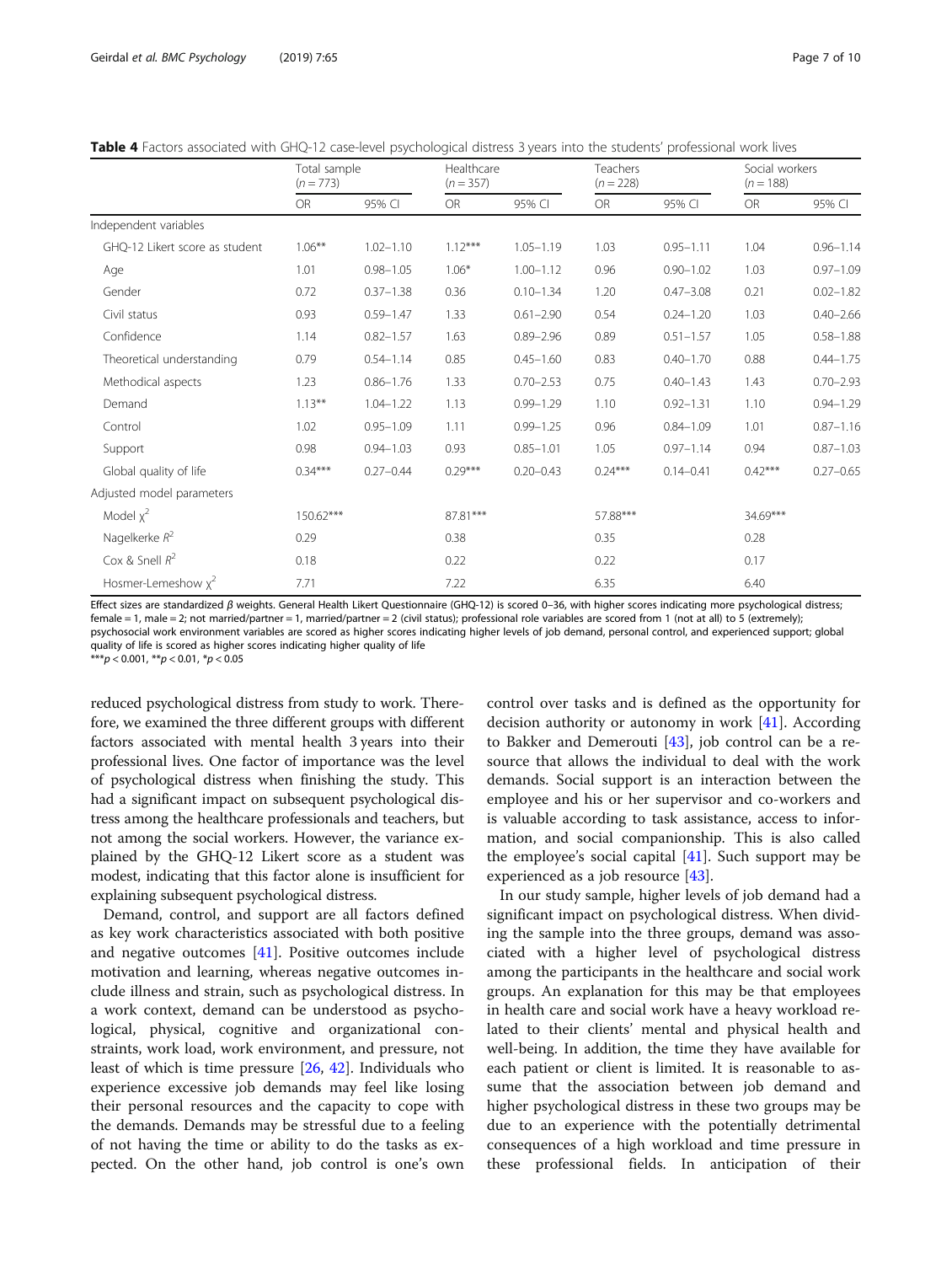potentially harmful consequences for clients, high job demands may give rise to feelings of ineptness, reduced coping, and higher distress levels.

Such thinking is in line with Lazarus and Folkman [\[44\]](#page-9-0), who demonstrated that perceived coping resources contribute to the individual's stressor perception. Previous studies underscore that workplace demands and experiencing a loss of resources may produce psychological distress. In turn, such distress may reduce the ability to meet the demands and result in loss of energy and reduced health [\[43,](#page-9-0) [45](#page-9-0), [46](#page-9-0)]. Although there may be high levels of job demand in a classroom when working with children and adolescents, in addition to all preparations and follow-ups, an explanation for why demand did not significantly impact psychological distress in the teacher group is needed. As previously noted, the consequences of not meeting the demands in every situation may not be as severe as when working with vulnerable clients. Compared to the health care professionals, teachers' 'clients' are primarily healthy children, whereas the health care group is confronted with life and death. In addition, the workload may be experienced differently by the young teachers compared to their counterparts in healthcare and social work.

Only in the teacher group, higher levels of control were significantly associated with reduced psychological distress. As described above, job control is characterized by the experience of having control over tasks, as well as an opportunity to exercise decision authority and autonomy in the work. Therefore, the results may indicate that, for the teachers, greater opportunities to think of alternative solutions and the ability to make spontaneous decisions and use different pedagogy are important for their distress levels. As such, job control can be experienced as a resource that allows the teacher to deal with the demands related to working as a teacher.

In the health care group, support was associated with better psychological health, whereas the association was the opposite in the teacher group. In health care, there is a tradition that seniors supervise and support young colleagues, regardless of how and when the demands are (too) heavy. Well-functioning systematic support may prevent the development of psychological ill health and generally contribute to higher levels of social capital. In addition, more confidence, as part of the professional role, was significantly associated with better mental health among healthcare workers. Regular supervision, being part of a hierarchical system with senior colleagues, and often working together with co-workers may contribute to explaining these results. In addition, both the health care professions and social worker traditions normally apply supervision both during education and in the first years of professional work. Klette and Smeby [[47\]](#page-9-0) and Scheerens [[48\]](#page-9-0) have reported in their research on teachers that collegial feedback for teachers is

rare. It may be that the pattern of support in teaching is less systematic and less targeted to solving challenges in the workplace and more tailored towards individuals with expressed needs at the personal level. If this were the case, more support would be reported by those experiencing higher levels of distress.

Compared to the other two groups, the teachers exhibited a smaller reduction of psychological distress from the end of their study to 3 years after starting as a young employee. However, a significant difference was only found for the healthcare group. The reasons for these differences may be related to the above arguments according to job demand, control, and support.

Better mental health as measured by the GHQ-12 was associated with experiencing a higher quality of life in all three groups. This finding seems to be in line with the theoretical expectation that good mental health as measured by the GHQ-12 is strongly associated with good quality of life, and vice versa. For example, Næss et al. [[49\]](#page-9-0) defined quality of life as mental well-being based on the person's cognitive and affective experiences and if these are positive or negative. In principle, GHQ 12 measures both positive and negative mental health.

Næss et al. [\[49](#page-9-0)] described global quality of life to include an individual's satisfaction, happiness, meaning, and realization of goals in their own lives, and it is the individual's subjective opinion that is requested. According to Næss et al. [[49\]](#page-9-0), it is the individual's own opinion about his or her life that is important. She emphasized that mental well-being is related to happiness, whereas satisfaction is associated with the individual's personal appraisals. Her definition includes both cognitive and affective aspects, including thoughts, appraisals, feelings, and emotions. Being satisfied with life as a whole seems to cause good mental health. On the other hand, it may be that good mental health improves the quality of life and experience of having a good life. In general, demographic variables had a small impact on psychological distress. This finding is line with previous research among young professional workers [[22,](#page-8-0) [24](#page-8-0)].

#### Study strengths and limitations

A strength of this research is the longitudinal design and transition between the end of a study program to 3 years into professional life. Another strength is the use of two scoring principles: case and Likert score. The sample size, as well as participants being from six different universities and colleges from different parts of Norway, are also strengths. Furthermore, the sample size provided an opportunity to investigate associations with psychological distress/mental health while controlling for several variables. However, the predictors or independent variables were only measured at 3 years and may be seen as a limitation because we cannot decide cause and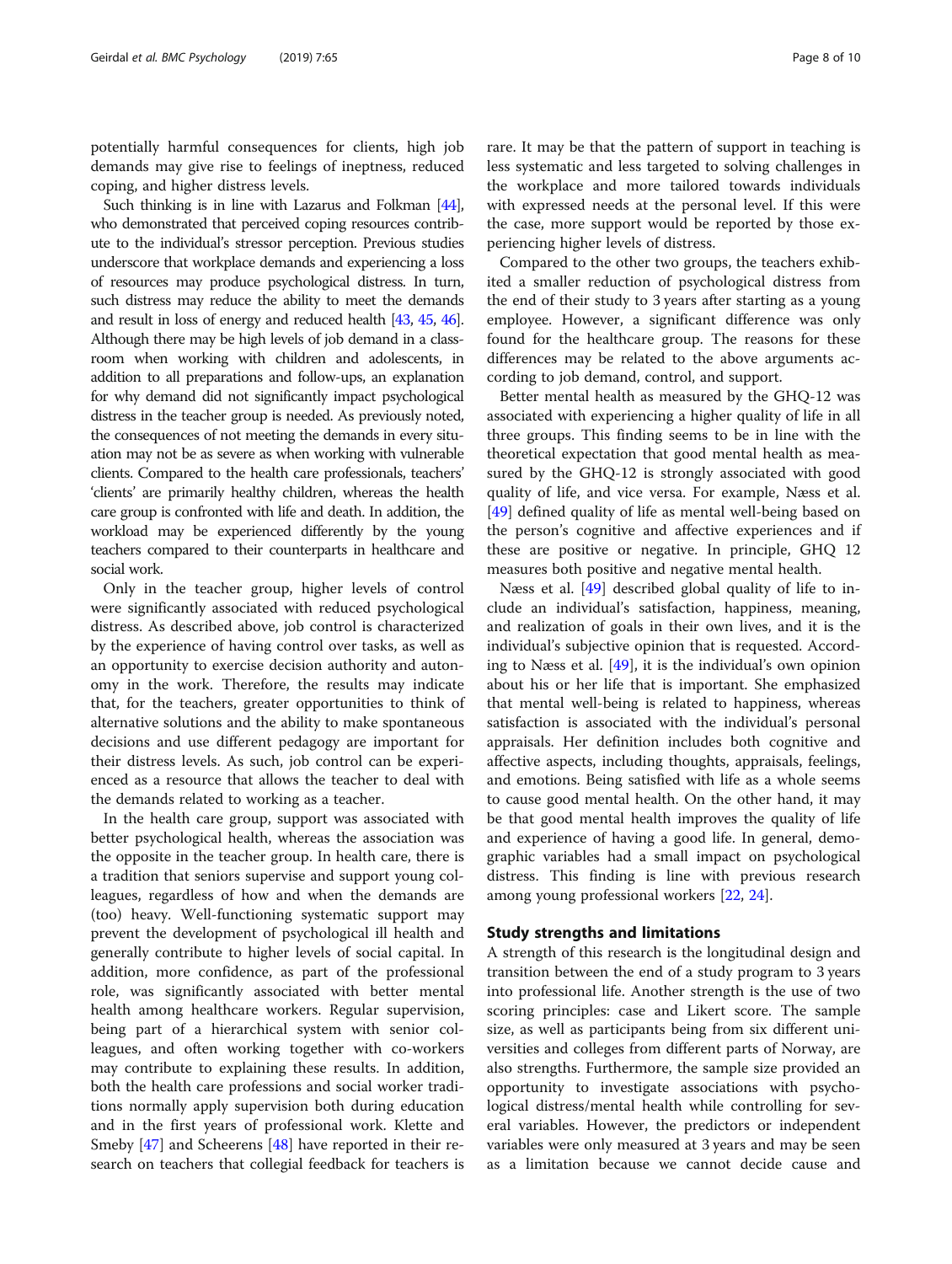<span id="page-8-0"></span>effect, only associations. Another limitation may be that the overall quality of life is measured with one item.

#### Conclusion and implications

The main findings were that psychological distress was reduced from the end of the study program to 3 years into professional work in the health care and social work groups on the case level, but not among the teachers. A strong association was found between overall quality of life and mental health in the total sample and all three groups, but the other independent variables were differentially associated with psychological distress at 3 years in the different groups. Psychological distress at the end of the study program and psychosocial work environment were the most important variables.

#### Abbreviations

ACHA: American College Health Association; ANOVA: Analysis of variance; BDI: Beck Depression Inventory; GHQ-12: General Health Questionnaire 12; HSCL-90: Hopkins Symptom Checklist-90; JCQ: Karasek's Job Content Questionnaire; JDC: Karasek's job demand and control; OR: Odds ratio; SD: Standard deviation; SPSS: Statistical Package for the Social Sciences; STAMI: Norwegian National Institute of Occupational Health; StudData: Database for Studies of Recruitment and Qualification in the Professions; WHO: World Health Organization

#### Acknowledgments

The authors want to thank all of the students and young professionals for participating in StudData.

#### Authors' contributions

All three authors (AØG, PN, and TB) analyzed and interpreted the participant's data regarding the transition from education to work. All authors contributed to writing the manuscript and read and approved the final manuscript.

#### Funding

This work was supported by Oslo Metropolitan University, Norway. No grants were received to fund this study.

#### Availability of data and materials

The data supporting the findings of this study are available from Oslo Metropolitan University, but restrictions apply to the availability of these data, which were used under license for the current study and are not publicly available.

#### Ethics approval and consent to participate

All participants provided signed informed consent and were informed that participation in the study was voluntary and that their consent to participate could be withdrawn at any time. Permission to collect, compute, and store the data was approved by the Norwegian Data Protection Official for Research.

#### Consent for publication

Our manuscript does not contain any individual person's data.

#### Competing interests

The authors declare that they have no competing interests.

#### Author details

<sup>1</sup> Faculty of Social Sciences, Department of Social Work, Child Welfare and Social Policy, Oslo Metropolitan University, PB 4 St. Olavs plass, N-0130 Oslo, Norway. <sup>2</sup> Centre for Senior Citizen Staff, Oslo Metropolitan University, PB 4 St. Olavs plass, N-0130 Oslo, Norway. <sup>3</sup>Faculty of Health Sciences, Department of Occupational Therapy, Prosthetics and Orthotics, Oslo Metropolitan University, PB 4 St. Olavs plass, N-0130 Oslo, Norway.

Received: 23 September 2018 Accepted: 12 September 2019 Published online: 16 October 2019

#### References

- 1. Stokking K, Leenders F, De Jong J, Van Tartwijk J. From student to teacher: reducing practice shock and early dropout in the teaching profession. Eur J Teach Educ. 2003;26(3):329–50.
- 2. Halfer D, Graf EHG. Graduate nurse perceptions of the work experience. Nurs Econ. 2006;24(3):150–5 123.
- 3. Caspersen J. Professionalism among novice teachers. How they think, act, cope and perceive knowledge. Oslo: Høgskolen i Oslo og Akershus; 2013.
- 4. Cejda BD. An examination of transfer shock in academic disciplines. Community Coll J Res Pract. 1997;21(3):279–88.
- 5. Herrman H, Saxena S, Moodie R, World Health Organization. Promoting mental health: concepts, emerging evidence, practice: a report of the World Health Organization, Department of Mental Health and Substance Abuse in collaboration with the Victorian Health Promotion Foundation and the University of Melbourne. 2005.
- 6. World Health Organization. Promoting mental health: concepts, emerging evidence, practice. Summary report. Geneva: World Health Organization; 2004.
- 7. Aalto A-M, Elovainio M, Kivimäki M, Uutela A, Pirkola S. The Beck depression inventory and general health questionnaire as measures of depression in the general population: a validation study using the composite international diagnostic interview as the gold standard. Psychiatry Res. 2012;197(1):163–71.
- 8. Goodwin L, Ben-Zion I, Fear NT, Hotopf M, Stansfeld SA, Wessely S. Are reports of psychological stress higher in occupational studies? A systematic review across occupational and population based studies; 2013.
- Derogatis LR, Lipman RS, Rickels K, Uhlenhuth EH, Covi L. The Hopkins symptom checklist (HSCL): a self-report symptom inventory. Syst Res Behav Sci. 1974;19:1):1–15.
- 10. Eagan K, Stolzenberg EB, Ramirez JJ, Aragon MC, Suchard MR, Hurtado S. The American freshman: national norms fall 2014. Los Angeles: Higher Education Research Institute, UCLA; 2014.
- 11. The American College Health Association (ACHA). Spring 2016 Reference group executive summary (abridged): ACHA; 2016. [https://www.acha.org/](https://www.acha.org/documents/ncha/NCHA-II%20SPRING%202016%20US%20REFERENCE%20GROUP%20EXECUTIVE%20SUMMARY.pdf) [documents/ncha/NCHA-II%20SPRING%202016%20US%20REFERENCE%2](https://www.acha.org/documents/ncha/NCHA-II%20SPRING%202016%20US%20REFERENCE%20GROUP%20EXECUTIVE%20SUMMARY.pdf) [0GROUP%20EXECUTIVE%20SUMMARY.pdf](https://www.acha.org/documents/ncha/NCHA-II%20SPRING%202016%20US%20REFERENCE%20GROUP%20EXECUTIVE%20SUMMARY.pdf). Accessed 19 June 2018.
- 12. Royal College of Psychiatrists. The mental health of students in higher education. In: Council report CR112. London: Royal College of Psychiatrists; 2003. [http://www.healthyuniversities.ac.uk/uploads/files/rcp\\_mental\\_](http://www.healthyuniversities.ac.uk/uploads/files/rcp_mental_healthreport2003.pdf) [healthreport2003.pdf](http://www.healthyuniversities.ac.uk/uploads/files/rcp_mental_healthreport2003.pdf). Accessed 19 June 2018.
- 13. Waller R, Mahmood T, Gandi R, Delves S, Humphrys N, Smith D. Student mental health: how can psychiatrists better support the work of university medical centres and university counselling services? Br J Guid Couns. 2005;33(1):117–28.
- 14. Rickinson B, Turner J. A model for supportive services in higher education. Students' mental health needs: problems and responses; 2002. p. 171–92.
- 15. Nedregård T, Olsen R. Studentenes helse- og trivselsundersøkelse [the students' survey of health and thriving; SHoT]. Oslo: SiO, Studentsamskipnaden i Oslo og Akershus; 2014.
- 16. Hunt J, Eisenberg D. Mental health problems and help-seeking behavior among college students. J Adolesc Health. 2010;46(1):3–10.
- 17. Zivin K, Eisenberg D, Gollust S, Golberstein E. Persistence of mental health problems and needs in a college student population. J Affect Disord. 2009; 117(3):180–5.
- 18. Lelliott P, Boardman J, Harvey S, Henderson M, Knapp M, Tulloch S. Mental health and work. Royal College of Psychiatrists, London; 2008.
- 19. Cooperation OfE, Development. Health at a glance. Paris: OECD; 2014.
- 20. Forskning.no: Angst og depresjon koster mest. 2014.
- 21. Psychosocial and organizational work environments and health [Psykososialt og organisatorisk arbeidsmiljø og helse. [https://docplayer.me/1078780-Psykososialt](https://docplayer.me/1078780-Psykososialt-og-organisatorisk-arbeidsmiljo-og-helse.html)[og-organisatorisk-arbeidsmiljo-og-helse.html](https://docplayer.me/1078780-Psykososialt-og-organisatorisk-arbeidsmiljo-og-helse.html) . Accessed 19 June 2018.
- 22. Nerdrum P, Geirdal AØ, Høglend PA. Psychological distress in Norwegian nurses and teachers over nine years. Prof Professionalism. 2016;6(3);1-15.
- 23. Nerdrum P, Rustoen T, Ronnestad MH. Psychological distress among nursing, physiotherapy and occupational therapy students: a longitudinal and predictive study. Scand J Educ Res. 2009;53(4):16.
- 24. Nerdrum P, Geirdal AØ. Psychological distress among young Norwegian health professionals. Professions Professionalism. 2013;4(1):556–74.
- 25. Harvey SB, Joyce S, Tan L, Johnson A, Nguyen H, Modini M, Groth M. Developing a mentally healthy workplace: a review of the literature. Sydney: National Mental Health Commission; 2015.